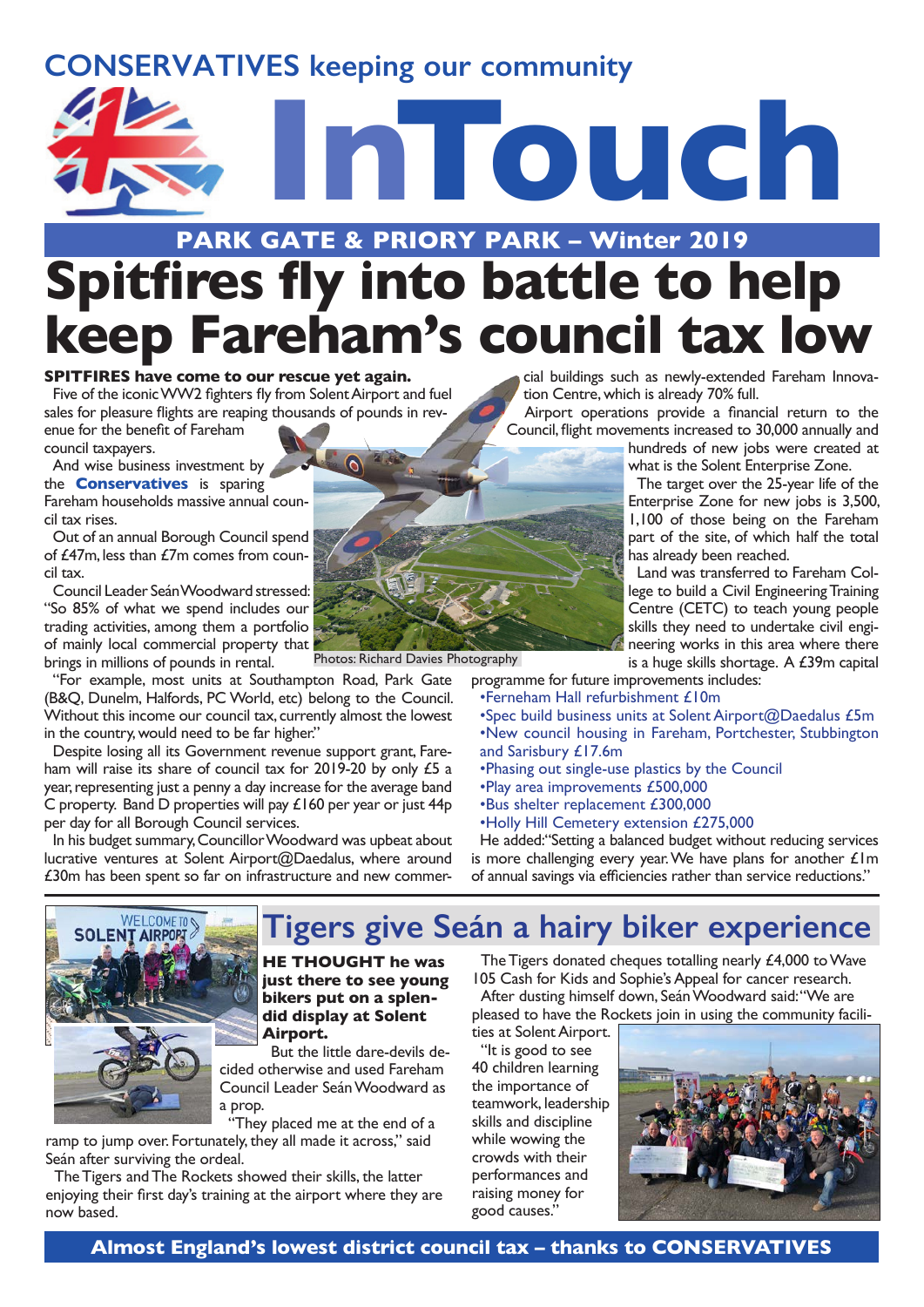**New community fund** A £500,000 community fund has been launched by County Councillor Seán

Woodward.

Hampshire's Executive Member for Recreation and Heritage says it will help local communities to thrive and organisations

to be financially self-supporting. Small one-off grants from £1,000 to £3,000 will also be awarded to boost community events and activities. He said: "For the first-time young people's uniformed organisations such as Brownies, Guides, Cubs and Scouts, as well as sports clubs, will be able to apply

for funding."

He hopes the fund will attract applications from hitherto unknown organisations which would benefit from extra

support.

**Christmas tree recycling** One of the Council's successes has been the annual Christmas tree recy-

cling programme.

The Council provides this service by inviting residents to put out their Christmas trees to be collected by the green waste collection service free of

charge.

The service has increased in popularity and it is estimated that over10,000 trees are collected and turned into

# **BOROUGH COUNCILLORS Park Gate & Priory Park COME AND JOIN US**<br> **Park Gate & Priory Park** Entertainment of the US of the US of the US of the US of the US of the US of the US of the US of the US of the US of the US of the US of the US of the U

compost every year.

**Deliverers needed**

Ian and Simon would like to thank the local deliverers for their the hard work delivering 4,200 InTouch newsletters in

> **Ian Bastable** 5 Blake Close **Whiteley**

Park Gate 4 times per year.

Fareham PO15 7LT Tel: 074 4455 2194

Band D council tax bills. When you voted for us or not, your Conservative councillors promise the highest standards of service to everyone in the email: ibastable@fareham.gov.uk

If you are interested in becoming one of our deliverers please contact us and help us to communicate with residents.

**Extra police tax hike**

Hampshire Police Crime Commissioner Michael Lane has responded to resi-

dents' demands.

The Police and Crime Panel rubber stamped his recommendation and 200 new officers will be recruited, plus 65 staff police investigators and training for

But it will cost an extra £24 a year on

new PCSOs.

for 35 properties on the site. Councillor Simon Martin, who reported the issue in our summer edition, said: "The layout will result in the complete destruction

### **Seán Woodward**

8 Persian Drive Whiteley PO15 7BJ Tel: 01489 881030 email: sean.woodward@hants gov.uk



## **COUNTY COUNCILLOR Fareham Sarisbury**

community. Contact us any time and we'll respond personally within 48 hours. **WE SERVE YOU ALL**

If you support Conservative principles and would like to vote to select your Council and Parliamentary candidates, to attend social and political events or help us by delivering InTouch in your street, then why not join Park Gate Branch of Fareham Conservative Association? Contact Simon Woodhams 07971 288993 or simon@ sjwuk.com

"It is only a matter of time before a serious accident takes place and I'd like to see the central reservation extended to prevent cars turning

# **2 InTouch 35,000 people use Holly Hill Leisure Centre every week. CONSERVATIVES promised it. We delivered. InTouch 3**

**NEWS ROUND**

# **Use it at your leisure**

**THE COUNCIL has introduced the 'Fareham Leisure Card', offering discounts on a range of leisure activities from 44 outlets around the Borough.**

To join the scheme, pick up a leaflet and application form from Fareham Leisure Centre, Holly Hill Leisure Centre or Ferneham Hall. Cards cost £7.75, £18.35 for fam-



# Council sets example with new single use

ily membership, £5.60 for students or free to some residents on low income. For a list of participating organisations contact the Leisure Card officer on 01329 824894.



**DAMAGE to an ancient hedgerow infuriated residents in Bea-**

**con Bottom.** Now they have been inflicted with a

planning application by Foreman Homes

of the hedgerow, impact on an already congested area – particularly pulling out into Botley Road and Beacon Bottom, an inadequately sized road forced to accommodate up to 100 more vehicles." Fellow ward Councillor Ian Bastable is on the planning committee and so is unable to comment.

which I introduced in 2015."

It's the £22m project to improve Junction 9 and Whiteley Way/Solent Hotel round-

Councillor Martin stated: "I have always

made clear my objection to this application and will be making a deputation to

the Council when it is considered.

"If anybody has any comments they wish to pass on to me, then please feel free. Now is the time to stand up.." PHOTO: Simon Martin discusses the issue with residents Roger Webb, Pete Beams and Val Young.

**COMPLAINTS about dangerous driving around Sainsbury's in Bridge Road continue.**

Councillor Simon Martin said: "The problem stems from an inadequately sized car park to deal

with the demand, made worse by customers turning right onto Bridge Road across on-coming traffic – as our picture shows.

"Despite several discussions with Hampshire

County Council, they have not seen it appropri-

ate to take any action and the dangerous situation continues.

right."

A "No Right Turn" sign on the highway would also help in the absence of a central reservation. "Let us know your thoughts and let's try to get this dangerous situation resolved," he added.



### **AN ELDERLY resident was knocked down and seriously injured in Brook Lane recently.**

It led to demands for a pedestrian crossing, which are being pursued by Councillor Ian Bastable.

He said the stretch between Bridge Road and Brook Lane roundabouts was particularly dangerous as it was crossed by pupils attending Brookfield School and people going to the surgery and Community Hospital.

To make the area safer for pedestrians while maintaining traffic flow along the route serving Park Gate, Priory Park and Warsash, it has to be shown there is need for a crossing.

Residents wishing to comment or provide evidence should contact Councillor Bastable who is trying to ensure that HCC Highways are fully aware of the seriousness of the situation.



230 Botley Road Burridge Southampton SO31 1BL Tel: 01489 325805 email: smartin@fareham.gov.uk

plastics strategy

**THE Government's new waste strategy launched in December is currently out for consultation.** 

This is timely as Fareham Council has been trying to increase the



different types of waste that can be sent off for recycling. While the strategy is light on delivery, the key priorities include:

•Increasing all types of plastic recycling •Helping customers to purchase sustainably •Improving recycling rates to 65% of municipal waste by 2035

•Eliminating food waste to landfill and reducing the amount disposed

•Tackling waste crime and waging war on fly tipping

Councillor Simon Martin said: "We have recently completed a 'Love food hate waste' campaign and are looking at all cases of flytipping to prosecute those responsible for ruining our countryside.

"We already undertake many of these things and our strategy to eliminate single use plastics is being rolled out across the borough."

It aims to set an example by:

•Stopping use of plastic straws and stirrers in Council buildings

•Stopping use of SUP cups in drinks machines in the Civic Offices, Broadcut Depot and Ferneham Hall by 2020

•Ceasing sale of drinks in plastic bottles in the Civic Offices and Broadcut Depot by 2020 •Phasing out sale of drinks from SUP bottles at Fareham and Holly Hill Leisure Centres, Westbury Manor Museum and Ferneham Hall by 2020.

PHOTO: Simon Martin, Fareham Mayor Susan Bayford, Streetscene Officer Paul Hutchinson and SUP Engagement Officer Barbara Cowie.



**ANOTHER component in the major programme to upgrade the M27 and its access junctions is** 

**ready to start fitting in.**

about.

The County Council scheme is designed to reduce traffic congestion, improve access and support future development. It includes: **Junction 9:** Carriageway widening to provide an extra lane on both motorway off-slip roads, the westbound on-slip road and the Whiteley Way approach, plus additional lanes on the northern and southern sections of the circulatory carriageway. **Solent Hotel Roundabout:** New,

larger fully-signalised roundabout, with carriageway widening to provide additional traffic lanes on all approaches.

Work ties in with other local investments, including £14m from Solent Local Enterprise Partnership to widen Whiteley Way from the Solent Hotel to the shopping centre, connecting Bluebell Way to Botley Road at Curbridge, extending Whiteley Way and the £244m Smart Motorway scheme now

underway.



County Councillor Seán Woodward said: "The entire regional package of measures being implemented on the M27 is a fundamental supporting part of the 'improving access to Fareham and Gosport' strategy